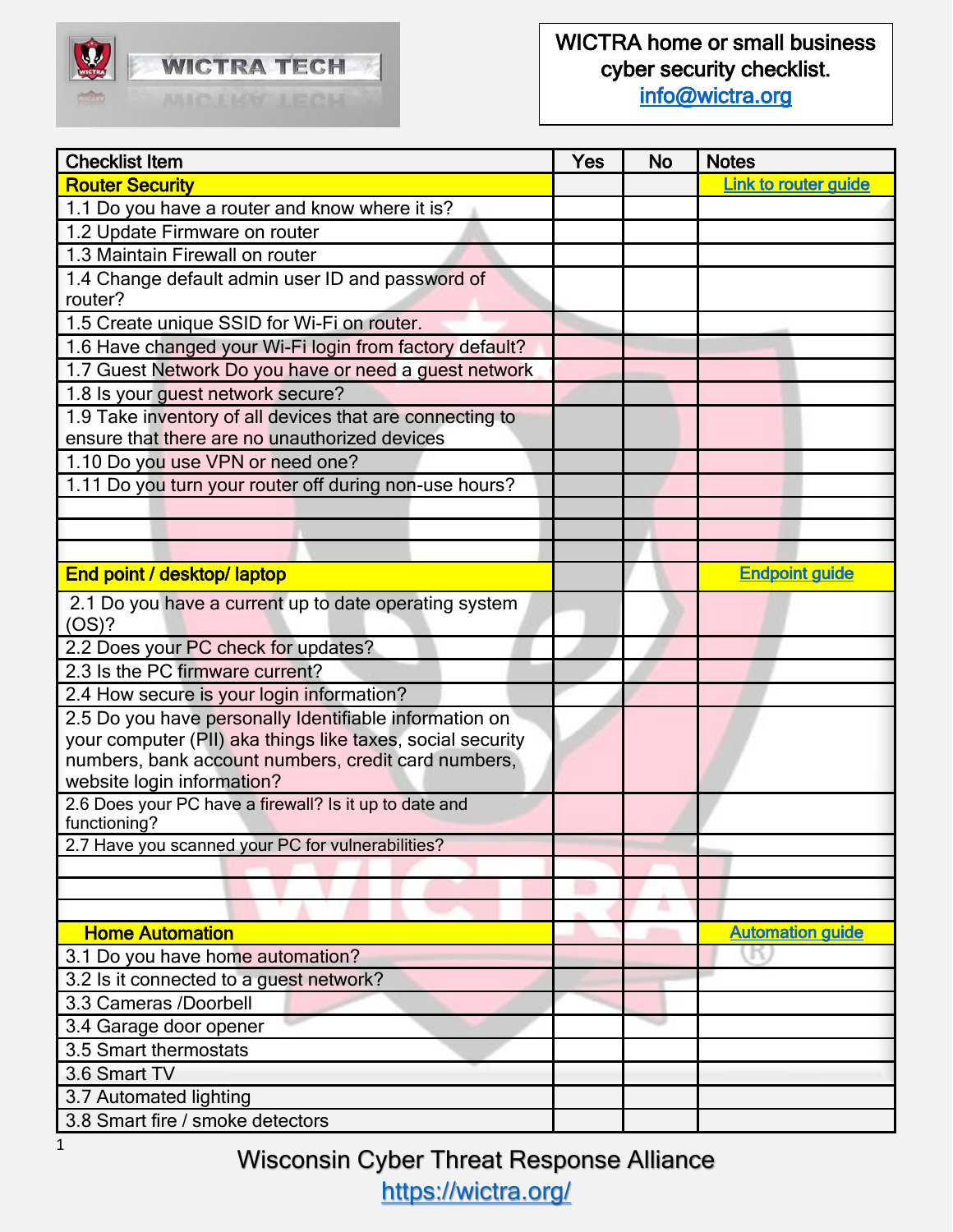

| <b>Checklist Item</b>                                           | Yes | <b>No</b> | <b>Notes</b>            |
|-----------------------------------------------------------------|-----|-----------|-------------------------|
| 3.9 Other smart devices not listed above                        |     |           |                         |
|                                                                 |     |           |                         |
| <b>Passwords / Security</b>                                     |     |           | <b>Password guide</b>   |
| 4.1 How strong are your passwords?                              |     |           |                         |
| 4.2 Have you checked the strength of your passwords?            |     |           |                         |
| 4.3 Are you using the same password over and over?              |     |           |                         |
| 4.4 Do you use a password manager?                              |     |           |                         |
| 4.5 Do you have a list of passwords laying around?              |     |           |                         |
|                                                                 |     |           |                         |
|                                                                 |     |           |                         |
|                                                                 |     |           |                         |
| <b>Cell phones</b>                                              |     |           | <b>Cell phone guide</b> |
| 5.1 What about your cell phone?                                 |     |           |                         |
| 5.2 Does your phone connect to your home network?               |     |           |                         |
| 5.3 Is your phone current on updates?                           |     |           |                         |
| 5.4 Are you using a lock screen with a PIN?                     |     |           |                         |
|                                                                 |     |           |                         |
|                                                                 |     |           |                         |
|                                                                 |     |           |                         |
| <b>Email</b>                                                    |     |           | <b>Email guide</b>      |
| 6.1 How are your email practices?                               |     |           |                         |
| 6.2 Use caution when clicking on items in your email,           |     |           |                         |
| make sure that what's in your mail is from a reliable           |     |           |                         |
| source.                                                         |     |           |                         |
| 6.3 If you need to forward information, copy the                |     |           |                         |
| information out of the email and start a new email. This        |     |           |                         |
| will break the chain and limit visibility to other email        |     |           |                         |
| addresses                                                       |     |           |                         |
| 6.4 If you need to send information to a group use the          |     |           |                         |
| BCC function. This will limit visual information to wrong       |     |           |                         |
| people. The receiver then will only see their email<br>address. |     |           |                         |
| 6.5 Are you aware of phishing schemes?                          |     |           |                         |
|                                                                 |     |           |                         |
|                                                                 |     |           | 主な                      |
|                                                                 |     |           |                         |
| <b>Backups</b>                                                  |     |           | <b>Backup guide</b>     |
| 7.1 Are you backing up your data?                               |     |           |                         |
| 7.2 Where are you backing it up?                                |     |           |                         |
| 7.3 Are you backing up to an external hard drive?               |     |           |                         |
| 7.4 Are you backing up to a network location?                   |     |           |                         |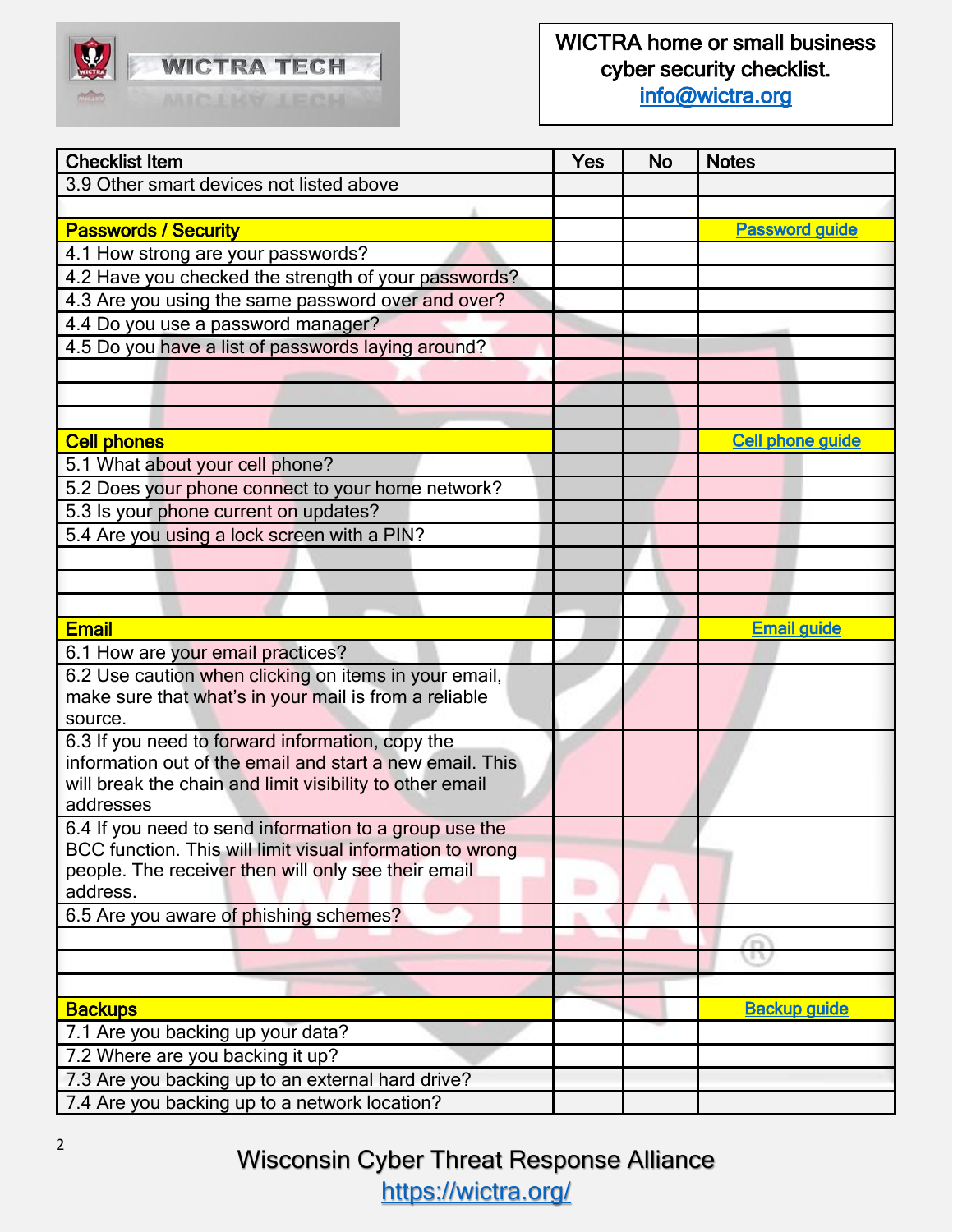

#### WICTRA home or small business cyber security checklist. [info@wictra.org](mailto:info@wictra.org)

| <b>Checklist Item</b>                                  | Yes | <b>No</b> | <b>Notes</b>           |
|--------------------------------------------------------|-----|-----------|------------------------|
| 7.5 Is your backup location secure?                    |     |           |                        |
|                                                        |     |           |                        |
|                                                        |     |           |                        |
|                                                        |     |           |                        |
| <b>Antivirus protection</b>                            |     |           | <b>Antivirus guide</b> |
| 8.1 Do you have antivirus protection?                  |     |           |                        |
| 8.2 ls it active / on?                                 |     |           |                        |
| 8.3 Is it up to date?                                  |     |           |                        |
|                                                        |     |           |                        |
|                                                        |     |           |                        |
|                                                        |     |           |                        |
| <b>Social media</b>                                    |     |           | Social media guide     |
| 9.1 Are you using Social media?                        |     |           |                        |
| 9.2 Is your account secure?                            |     |           |                        |
| 9.3 Is it up to date?                                  |     |           |                        |
| 9.4 Is your personal information secure?               |     |           |                        |
| 9.5 Are you posting personal information?              |     |           |                        |
|                                                        |     |           |                        |
|                                                        |     |           |                        |
|                                                        |     |           |                        |
| Internet browser / Adware / Popup blockers             |     |           | <b>Internet guide</b>  |
| 10.1 Is your Internet browser up to date? Most browser |     |           |                        |
| have an update process                                 |     |           |                        |
| 10.2 Do you use an ad blocker?                         |     |           |                        |
| 10.3 Do you use a pop-up blocker?                      |     |           |                        |
|                                                        |     |           |                        |
| <b>Definitions</b>                                     |     |           |                        |
| <b>Resources</b>                                       |     |           |                        |

Add additional notes as needed

This list is not intended to cover every aspect of your home or small business cyber security, but meant to get you thinking about all of the potential vulnerabilities you may have. With an everevolving world this is not meant to be the only answer to your cyber Security.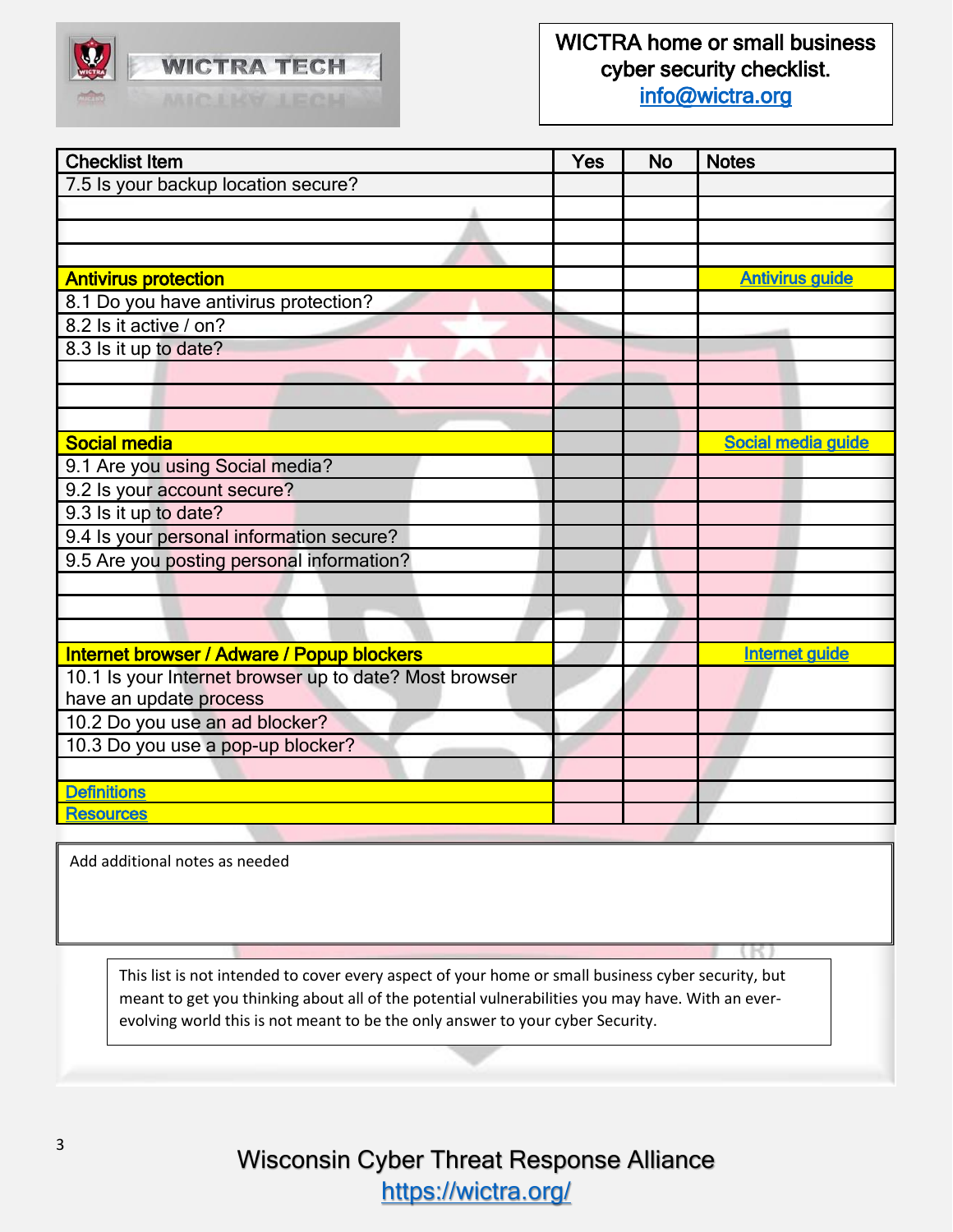

### Router security

- <span id="page-3-0"></span>Have you updated the admin / password from the factory settings? Most newer routers have the capability of being able to log in and see all of the devices connected to your router.
- Be smart about choosing an SSID (network name). Don't identify yourself and don't use the default
- Take inventory of all device that are connecting to ensure that there are no unauthorized devices. Most routers will allow you to name the devices attached to your network. If your router doesn't do this, consider an upgrade.
- **E** How is your guest network setup?
- Use your guest network for connecting home automation.
- Is it secured vs. open to the public (no password)?
- If you work from home and have children, do they connect to the same network that you use for work. Make sure they log into a guest network to separate work from play especially if you have gaming consoles.
- If the router does not self-update, then check for new firmware every month or two. Also, register it with the hardware manufacturer on the chance that they notify you of firmware updates. Netgear, for example, has a security newsletter that announces bug fixes. Even if the router does self-update, check every now and then that the self-updating system is actually working
- Verify that your router firewall is enabled, functioning and up to date.

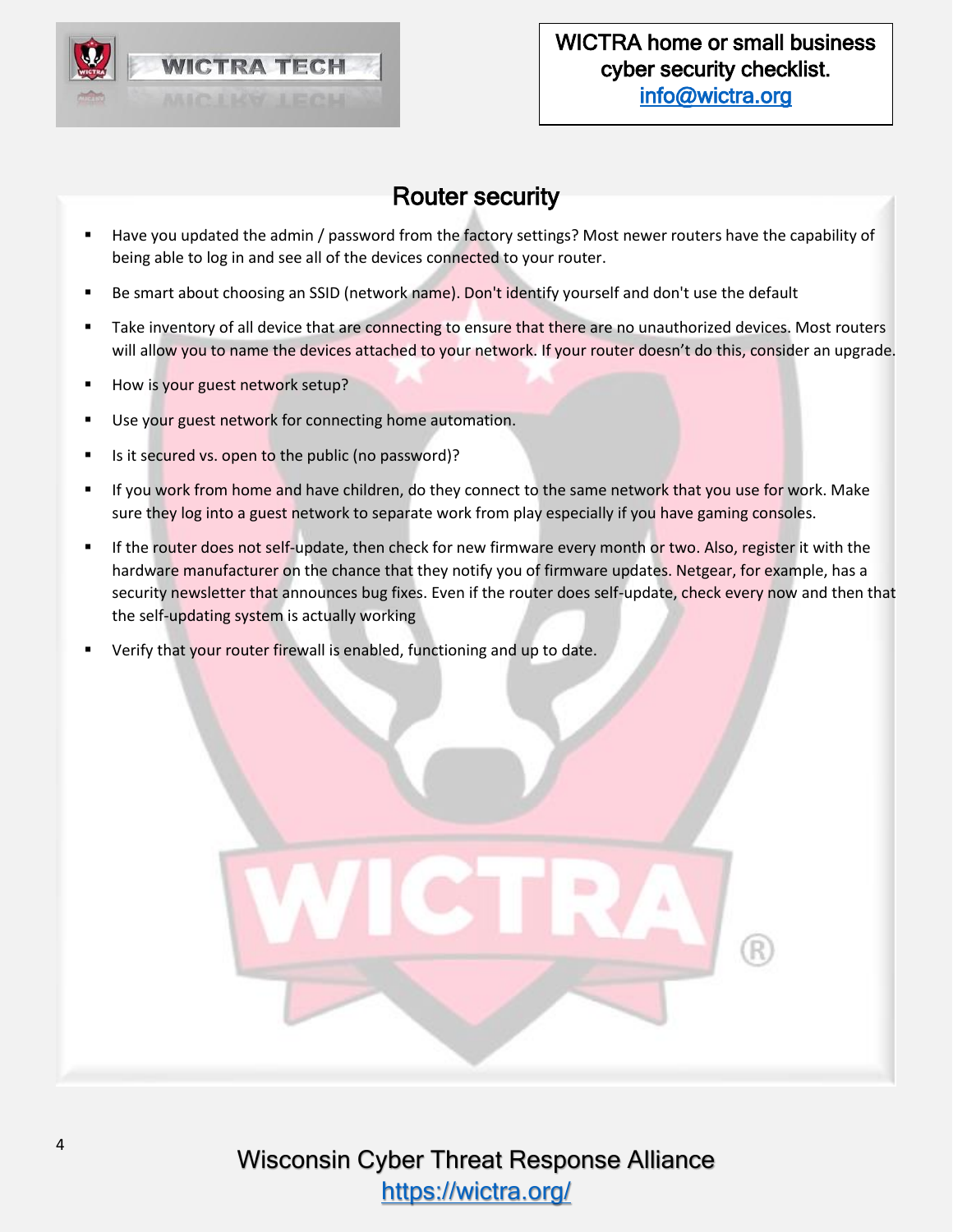

# PC / Endpoint

- <span id="page-4-0"></span>Do you have a current up to date operating system?
- Does your PC check for updates?
- Is the firmware current? Most manufactures' offer support for their devices. A good practice is to check periodically to see if they can be updated
- How secure is your login information? Use strong passwords or even better use 2FA to add an additional layer of security.
- Do you have personally Identifiable information on your computer (PII) aka things like taxes, social security numbers, bank account numbers, credit card numbers, website login information. Protect your data
- **•** Perform routine updates and patches provided by either the software company or the pc manufacturer.
- Does your PC have a firewall and is it up to date and functioning?
- Empty the trash. If a criminal would gain access to your pc, the trash contains anything that you recently deleted. It stays there until you empty it.
- Do you have any antivirus program? Is it enabled and up to date?

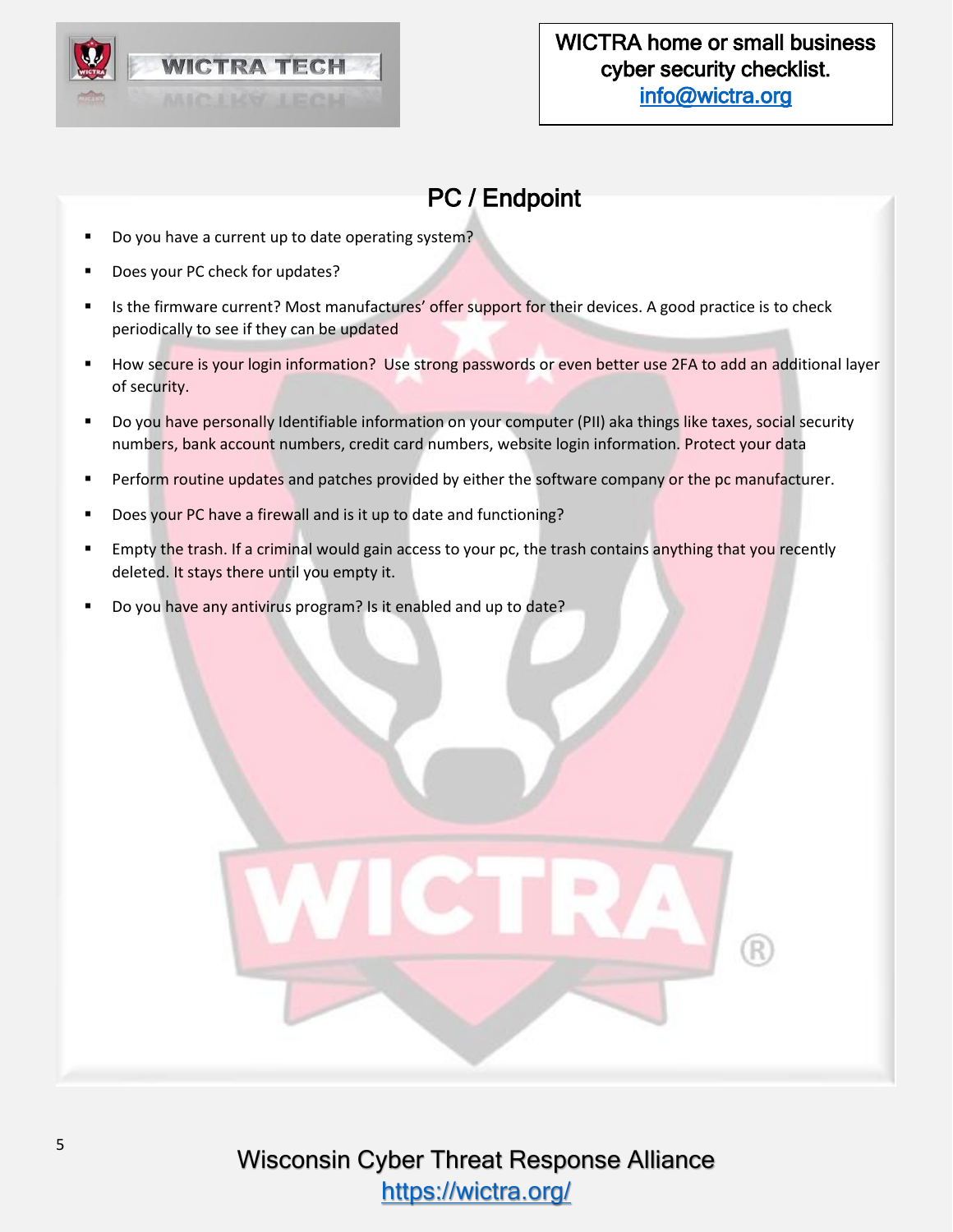

## Home Automation

<span id="page-5-0"></span>Knowing what devices are connected to your wireless home network and making sure all of those devices are trusted and secure. This used to be simple when the only device you had was just a computer. However, today almost anything can connect to and use your home network, including your smartphones, TVs, gaming consoles, baby monitors, printers, speakers, or perhaps even your car.

- Once you have identified all the devices on your home network, ensure that each of them is secure.
- Change any default passwords on them and enable automatic updating wherever possible.
- Review these devices in your router settings and assign names to them for easy inventory of your connected devices.
- Disable features you may not need some devices allow you to change default settings.
- Watch out for outages. Ensure that a hardware outage does not result in an unsecure state for the device. No doubt more IoT devices are coming and will angle for a place in your home. If they make your life more convenient — even happier — great. But don't forget to secure your increasingly smart home and your IoT devices.

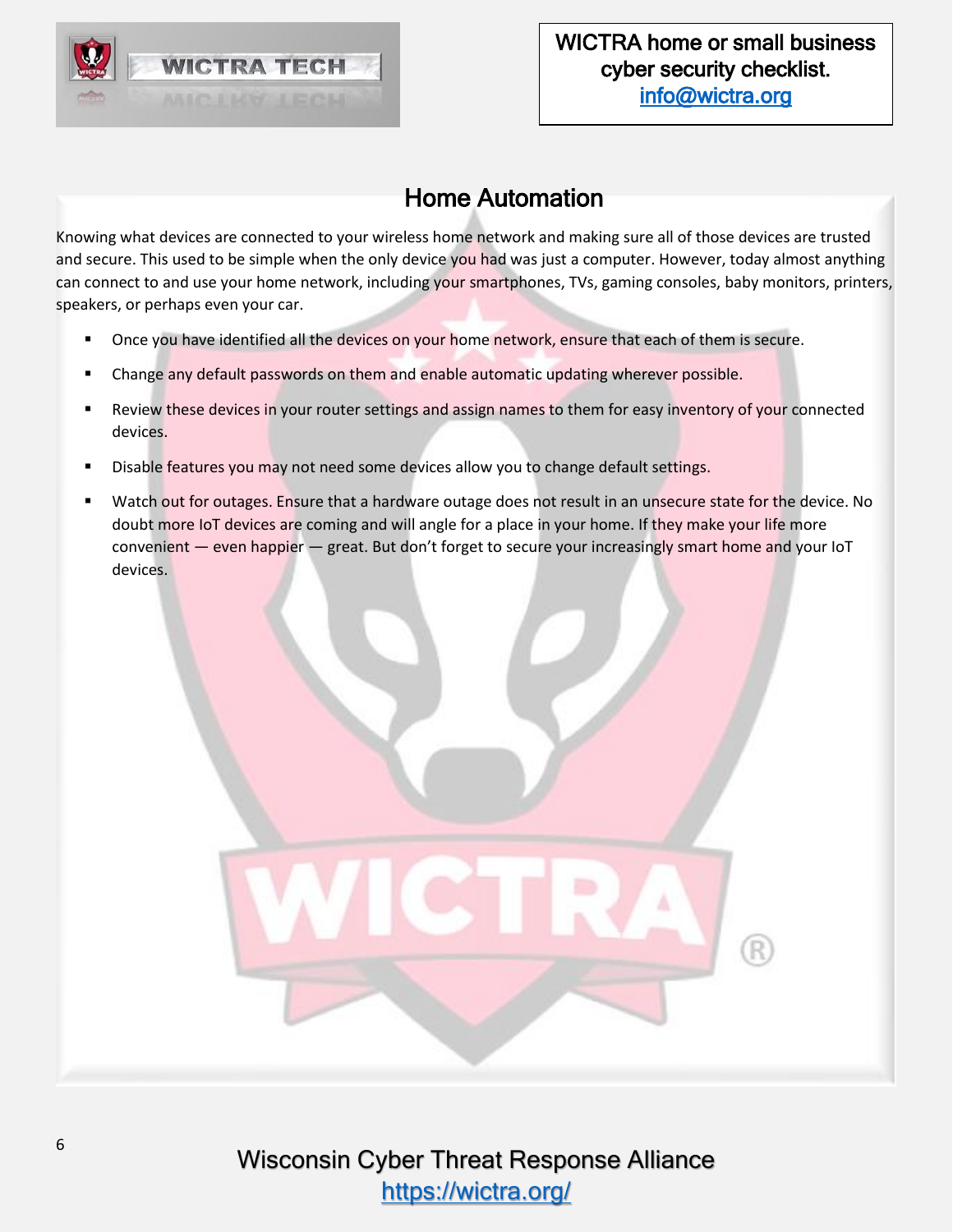

### Password Security

<span id="page-6-0"></span>One of the easiest ways to practice good password security is to use a **password manager** and 2 factor authentication (**2FA**). There are a number of excellent password managers out there, some offer free versions which will work well for a number of people. Most password managers will also advise you on your password strength and if you used the same password more than once.

If you choose to maintain your own passwords there are a number of things you can do to protect yourself. Here are some recommendations of what you can do.

If you choose to write them down, keep them in safe place to prevent them from accidentally being lost or stolen. DO NOT KEEP THEM ON YOU COMPUTER.

In all cases whether you use a password manager or a manual list, make sure that someone you trust knows where and how to access them in the event something happens to you, even if it isn't long term that they would need to do things like pay bills.

#### **Common passwords mistakes**

- **Too short**. Bottom line, longer is better. Don't just do the minimum to access a device, system or website.
- **Too simple.** 123456 is not a good password. This represents what a number of people do, it can be cracked almost instantly. Using a combination of numbers, uppercase, lowercase letters and special characters will help to minimize passwords from being cracked. DO NOT USE THE WORD PASSWORD OR QWERTY as part of your password. These are the number 1 common error made.
- **Too obvious**. Simple words are easily cracked. Don't use street names, colleges, spouse names or common slogans.
- **Too topical**. Using popular headlines in the news is always a bad idea. Another source of this is trending topics. Do not use these as they are easy targets for hackers.
- **EXECT Not private**. In one report it has been noted that more than 25 percent of the people have shared one or more of their passwords with other people.
- **Example 1** Forgettable. Just because you find something memorable doesn't mean you should use it in your password. Along with trying to remember groups of different passwords come the challenge now of remembering these memorable items and how you would have grouped them together.

#### **Simple guide to creating your own passwords**

- Has minimum of 12 characters, once again longer is going to be better
- It includes numbers, symbols, capital letters and lower-case letters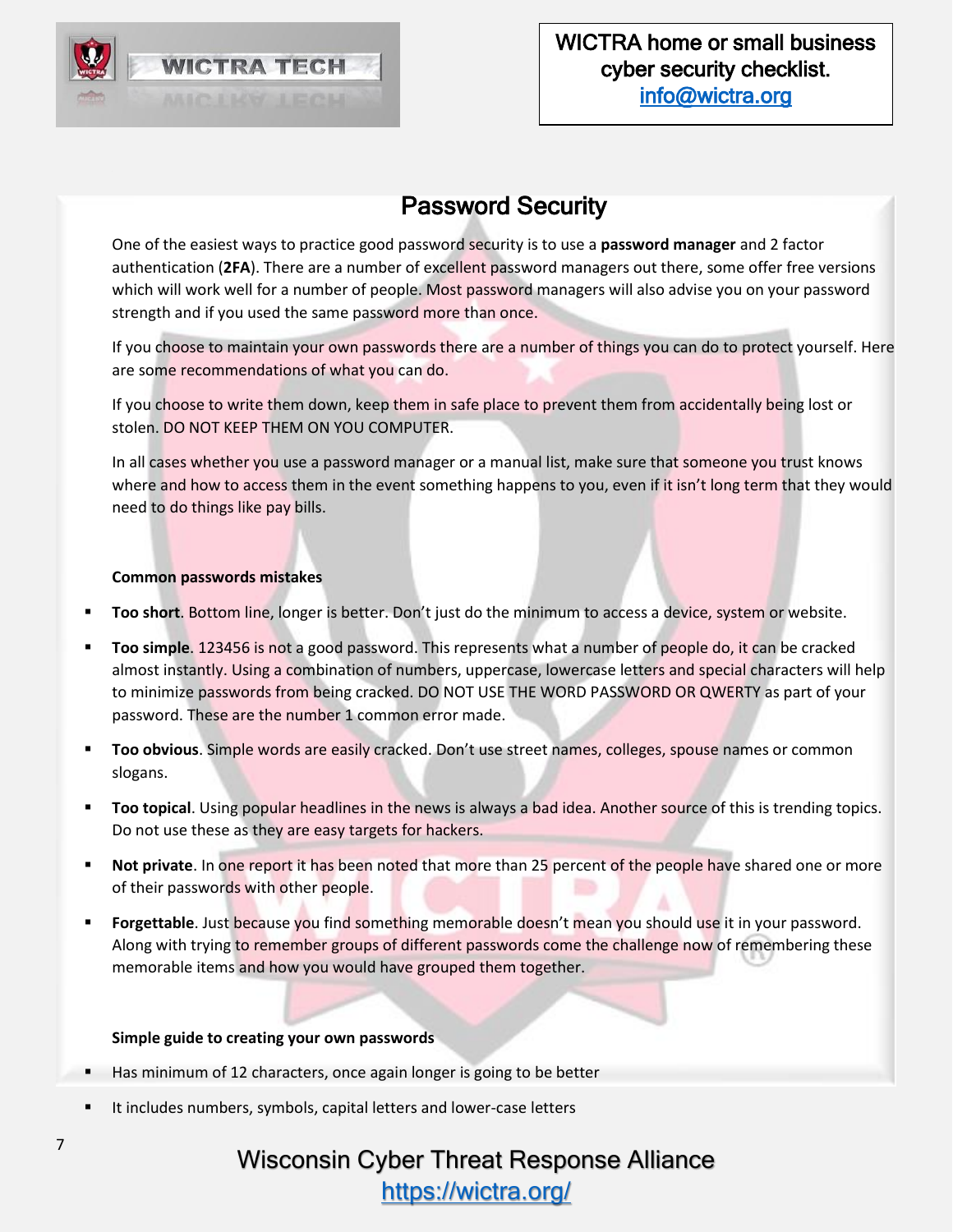

# Password Security continued

- Isn't a dictionary word or combination of dictionary words
- Shouldn't have obvious substitutions, an example of using the number Zero 0 in place of the letter o. Try to mix it up.
- Combine things to create a passphrase. Create a memorable sentence and use the first letter in each word to create your passphrase / password. My first car was a Chevrolet back in 1981 it cost me \$100. **MfcwaCi1981icm\$100**.
- The dice game. Putting random words together to create a single passphrase. Leaf, coal, job, lasagna.

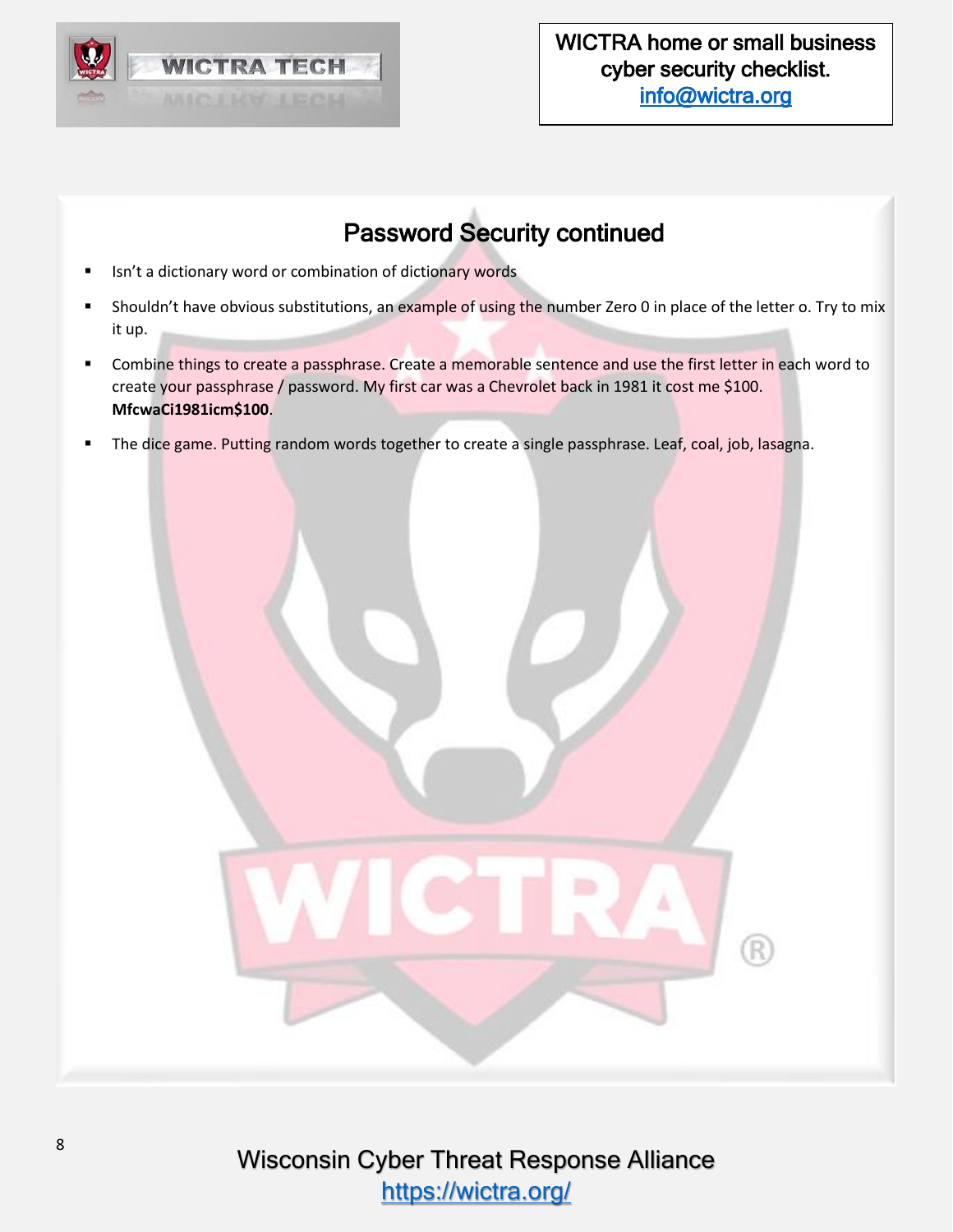

## Cell Phones

- <span id="page-8-0"></span>▪ **Lock your phone - Enable** a lock screen. Set a PIN. By enabling the lock screen, you greatly reduce the risk of becoming a victim. This becomes a valuable piece of protection. If you should happen to misplace your phone, it can't be easily accessed.
- **Encrypt your device - Encrypting** your phone will scramble all files so that only you have access to them. You'll need to enter a PIN or password to decrypt your phone every time you want to use it.
- **Be wary of public Wi-Fi hotspots -** Do not access any sensitive information through public Wi-Fi, such as logging into your bank or checking sensitive work emails, as a hacker may be able to intercept your communication through a "man-in-the-middle" attack. It is far more secure to use a cell phone data, or to use a VPN.
- **Only download apps from trusted app stores** Savvy hackers have been known to slip past the walled garden of the App Store and the security measures of Google Play Protect, but your chances of downloading a malicious app are far lower if you stick to the official app stores.
- **Keep your phone apps up to date -** Apps that aren't updated can be vulnerable to hackers. You should be cautious about granting applications access to personal information on your phone or otherwise letting the application have access to perform functions on your phone. Make sure to also check the privacy settings for each app before installing
- If you don't use an app, uninstall it Unused / obsolete apps can lead to creating vulnerabilities' in your phone
- **Charge your phone from an adapter and not your pc by using a wall charger instead of connecting to your pc** will eliminate potential security problems. Remember that when you connect through USB you potentially leave an open door to transfer problem from one device to another. Your USB cable can do more than charge your phone, it can also transfer data.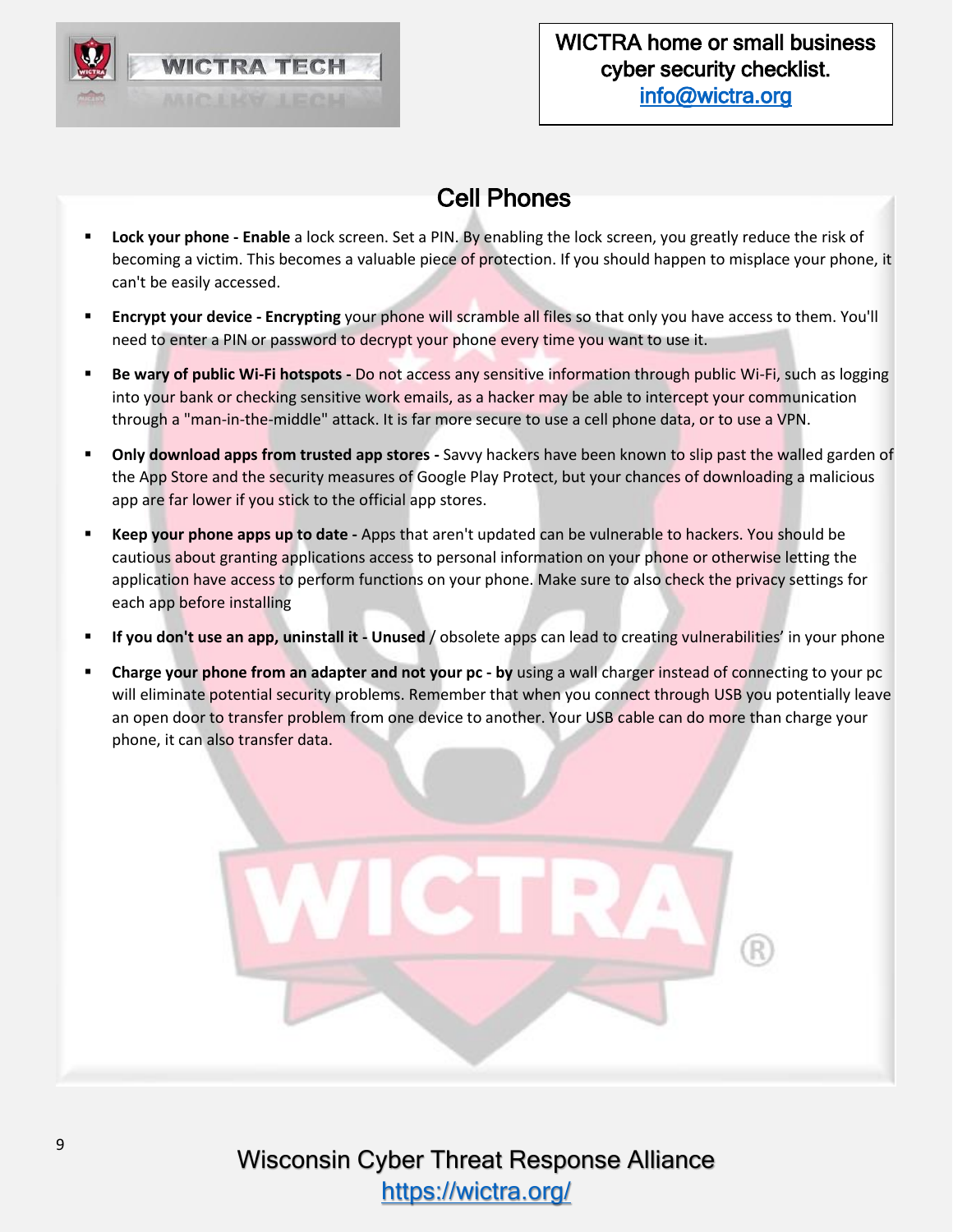

### Email

- <span id="page-9-0"></span>Use caution when clicking on items in your email, make sure that what's in your mail is from a reliable trusted source.
- If you don't recognize the sender delete it.
- Do not forward email if at all possible. If you forward emails you put everyone listed in the address block at risk. If you need to send information to a group use the BCC function. This will limit visual information to wrong people. The receiver then will only see their email address.
- Phishing schemes pray on people clicking on things that look legitimate. Beware! If it looks to good to be true, it probably is.
- Spam, malware and ransomware love people that click on these gimmicks. If you need to forward information, copy the information out of the email and start a new email. This will break the chain and limit visibility of other email addresses.
- When in doubt, throw it out: Employees should know not to open suspicious links in email, tweets, posts, online ads, messages or attachments – even if they know the source. Employees should also be instructed about your company's spam filters and how to use them to prevent unwanted, harmful email.

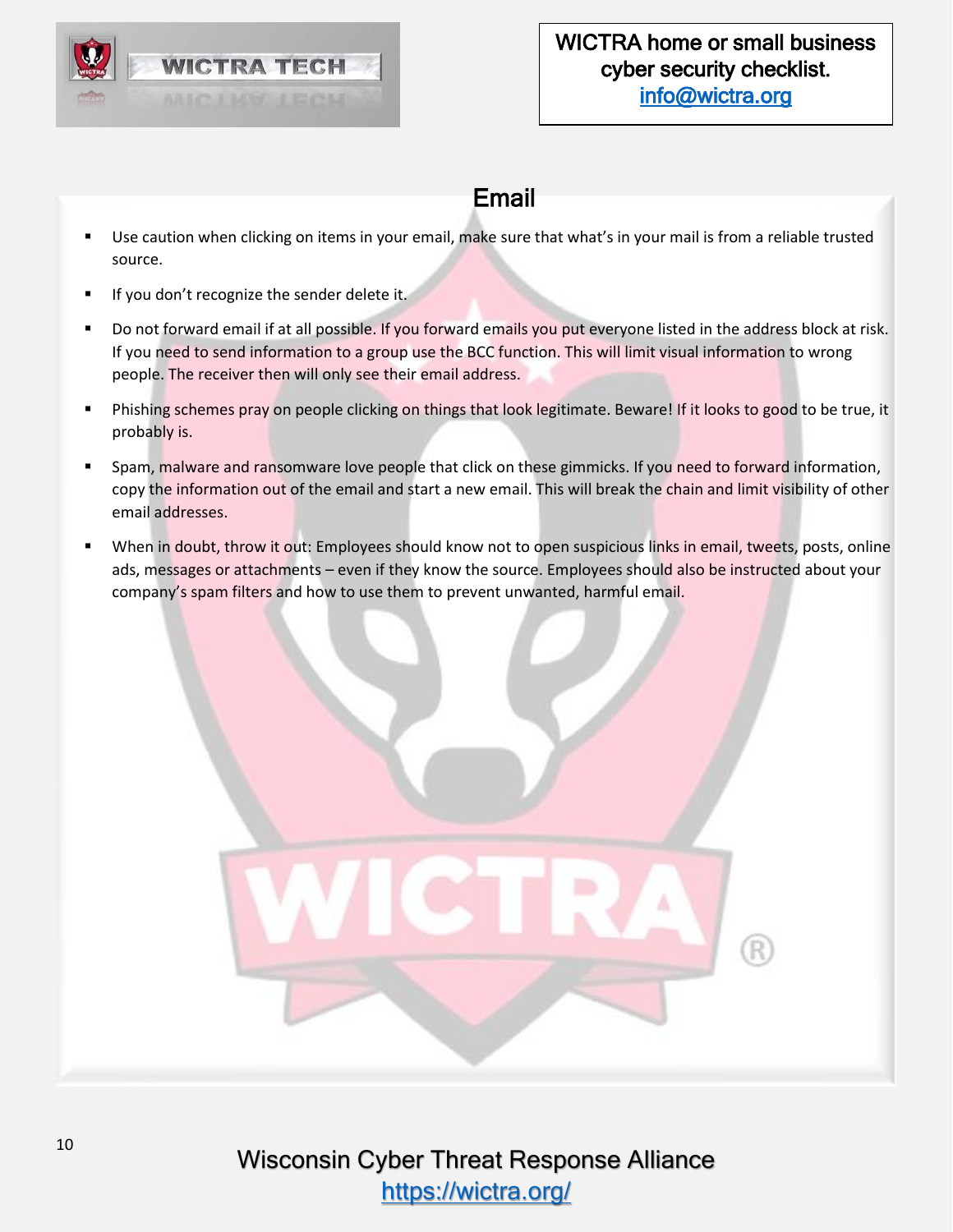

## **Backups**

<span id="page-10-0"></span>**Sometimes, no matter how careful you are, you may be hacked. If that is the case, often the only way you can recover your personal information is to restore from a backup.** 

- Make sure you are doing regular backups of any important information and verify that you can restore from that backup.
- Most mobile devices support automatic backups to the Cloud.
- For most computers, you may have to purchase some type of backup software or service, which are relatively low-priced and simple to use. Backups.
- Are you backing up your valuable information?
- **EXTED A good practice of backing up is copying your data to an external thumb drive or hard drive. By doing this you** remove your information from catastrophic failure.
- Back it up in more than place. This isn't just good for cyber security, but also if you should happen to have hardware failure of your computer.
- I can't stress enough the importance of backing up. It's probably the easiest thing to do to keep your important items safe.
- **■** If you choose to back up your data to a removable device ensure the device physically secure (don't leave it laying around for prying eyes).
- Verify that your backup data works.

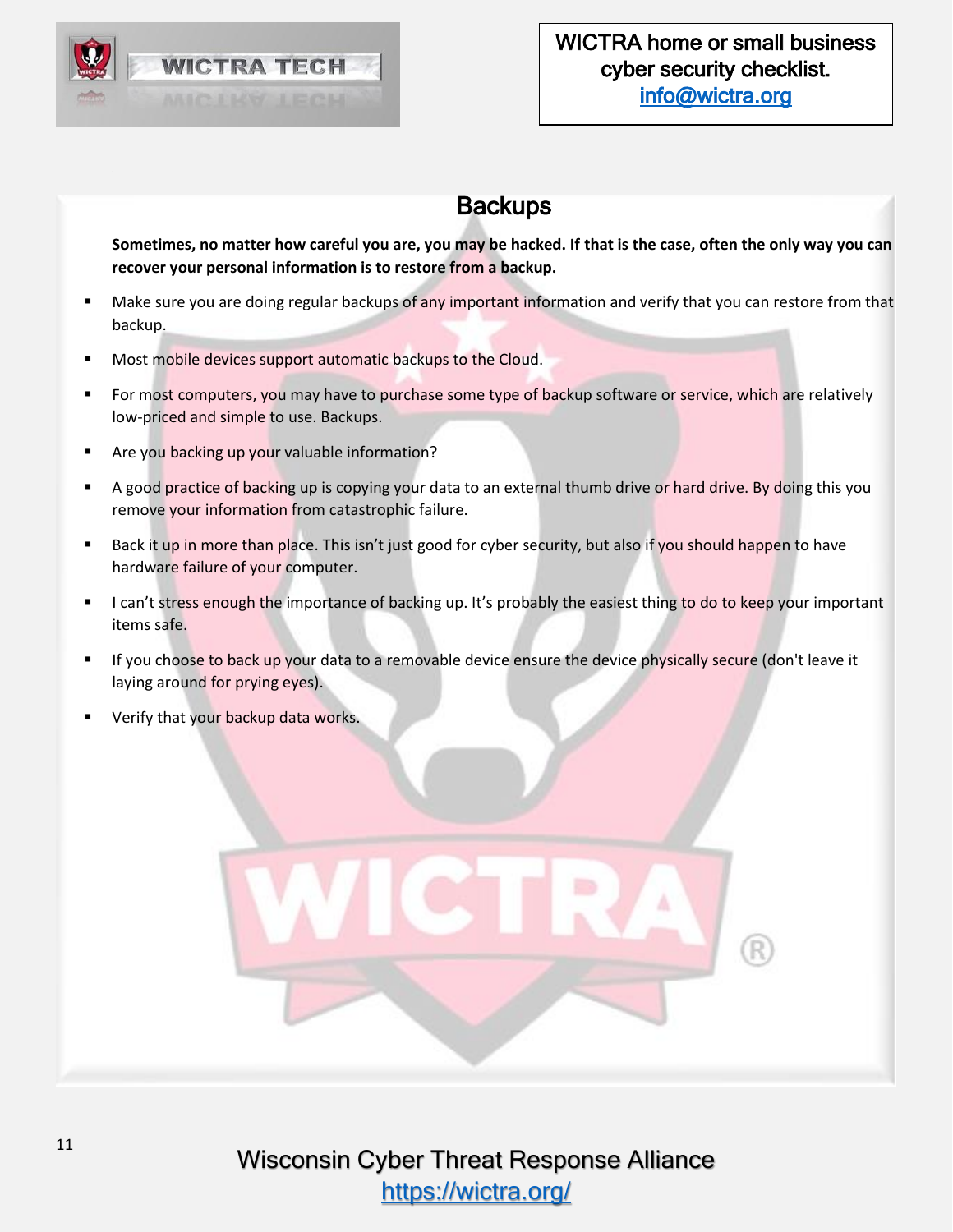

### Internet and Internet browser

<span id="page-11-0"></span>It's almost impossible to accomplish anything today without the necessity of going to the internet. When using the internet, it's important to follow a few guidelines to protect yourself.

- Install a popup blocker, a popup blocker will limit the number of unwanted ads from showing up in your webpage.
- Beware of ads encouraging users to click on links. If you receive an enticing offer, do not click on the link. Instead, go directly to the company's website to verify the offer is legitimate.
- **EXPYEE:** The two important things to know about them are that:
- They can download themselves onto your device without your permission (typically when you visit an unsafe website or via an attachment).
- They can make your computer do things you don't want it to do, such as as opening an advertisement you didn't want to see. In the worst cases, spyware can track your online movements, steal your passphrases and/or compromise your accounts
- **Unknown questionable websites:** Unknown questionable websites. Stay clear of these sites. The owners of some of these sites aren't looking out for your best interest and are usually not secure, allowing malicious code to added to their site. If you see something that looks too good to be true, it probably is and clicking on these types of sites can potentially cause damage to your PC or even trigger ransomware.
- **EXTER 10 Ad blocker an** ad blocker can help limit the amount of malicious adware that pops up on some websites. Some browsers will have this as an extension that can be added in**.**
- **Do your homework:** Fraudsters are fond of setting up fake e-commerce sites. Prior to making a purchase, read reviews to hear what others say about the merchant. In addition, look for a physical location and any customer service information. It's also a good idea to call the merchant to confirm that they are legitimate.

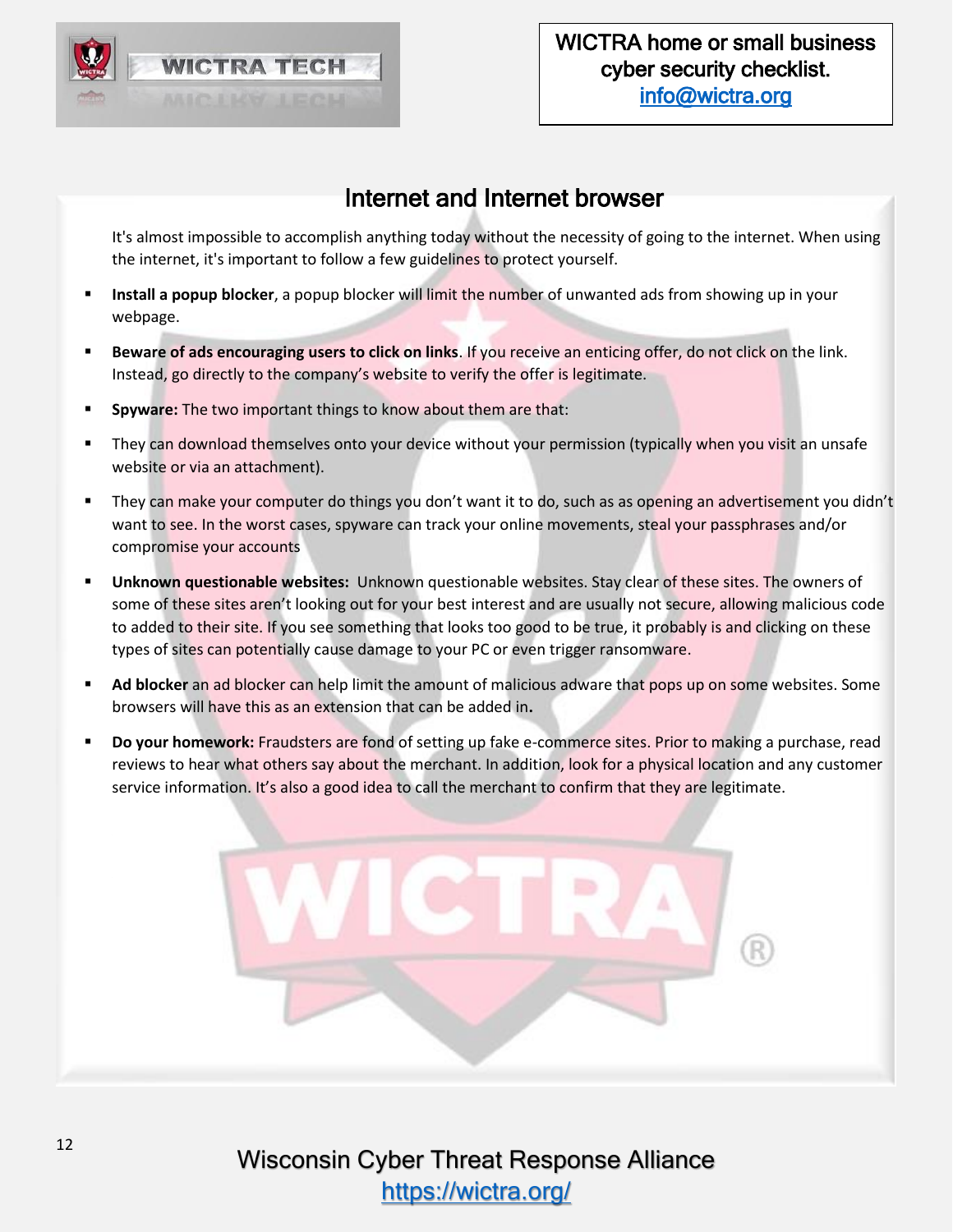

### Antivirus Protection

<span id="page-12-0"></span>Running an antivirus program adds an additional layer of protection to your computer. Modern antivirus utilities handle Trojans, rootkits, spyware, adware, ransomware, and more. Don't run a computer without having some form of protection installed. Most newer computers come preinstalled with their version of Antivirus protection. Learn how it works and ensure that it's running whenever you use the computer.

- Make sure that you have some form of antivirus software installed on your computer.
- Ensure that the protection software you're running is kept current, most software will update definitions on a daily basis.
- Set antivirus software to run a scan after each update. Install other key software updates as soon as they are available.
- **•** Setup software to scan USB devices being plugged into your computer before you use that device.
- **•** Develop a routine to scan your computer on a regular basis to help minimize risk.
- Use security software that provides layered defense via anti-virus, anti-phishing, anti-malware, safe browsing, and firewall capabilities.
- The security suite may be built into the operating system or available as a separate product.
- Modern endpoint detection and response software uses cloud-based reputation service for detecting and preventing execution of malware.
- To prevent data disclosure in the event that a laptop /desktop pc is lost or stolen, implement full disk encryption.

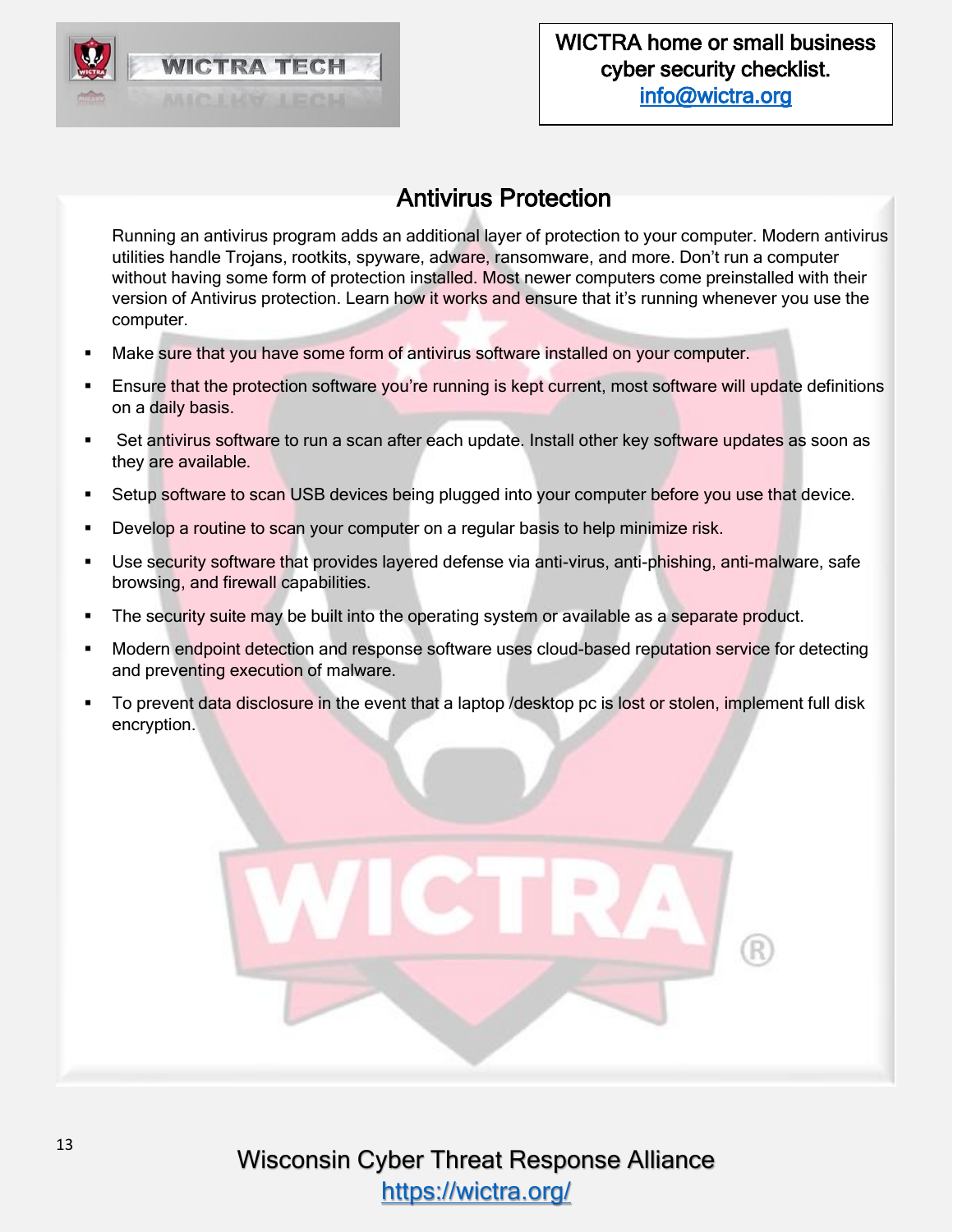

## Social Media

<span id="page-13-0"></span>Spending time (some would say waste time) fooling around on Facebook, Twitter, and other services. We also use these sites for serious, professional reasons. But like almost everything else on the Internet, they're inherently dangerous. Hackers can use social media to discover your private information and to deliver spam or malware. You can be stalked and bullied through social media. It can ruin your reputation, your career, and your life.

- Protect your account Don't give anyone else your password to a social network. And you shouldn't let them steal it, either. Use a long, strong password containing upper- and lowercase letters, numbers, and punctuation. And use a unique password for every site. Don't depend on just the password. Most sites offer some form of two-step authentication, which requires you to prove your identity using both a password and an external factor, such as a text sent to your smartphone.
- **E** Be careful about what you post Sharing too much personal information can cause considerable harm. If you let your social media network know that you're on vacation, someone may take that as an invitation to burgle your house. Your physical address, your phone number, and even your birthday can be used against you by an identity thief. Control who can see what on a social network; some posts may be for everybody, others for friends, and still others for only very good friends. If you use a social network, learn its privacy settings. The links below will take you to the various services' privacy pages.
- **Keep your eyes out for scams** Stay away from Fill in questionnaires. In the wrong hands, that information can be used against you. More serious scams can trick you into giving away your credit card number or password.
- Make sure your computer or device is protected Social networks constitute one more path for malware to make its way to your computer or device. If you're using social media, keep a good, up-to-date antivirus program running at all times. The best programs offer tools specific to social networks. For instance, Bitdefender Total Security uses special filters to look for and stop social network-specific attacks and warn of potential fraud.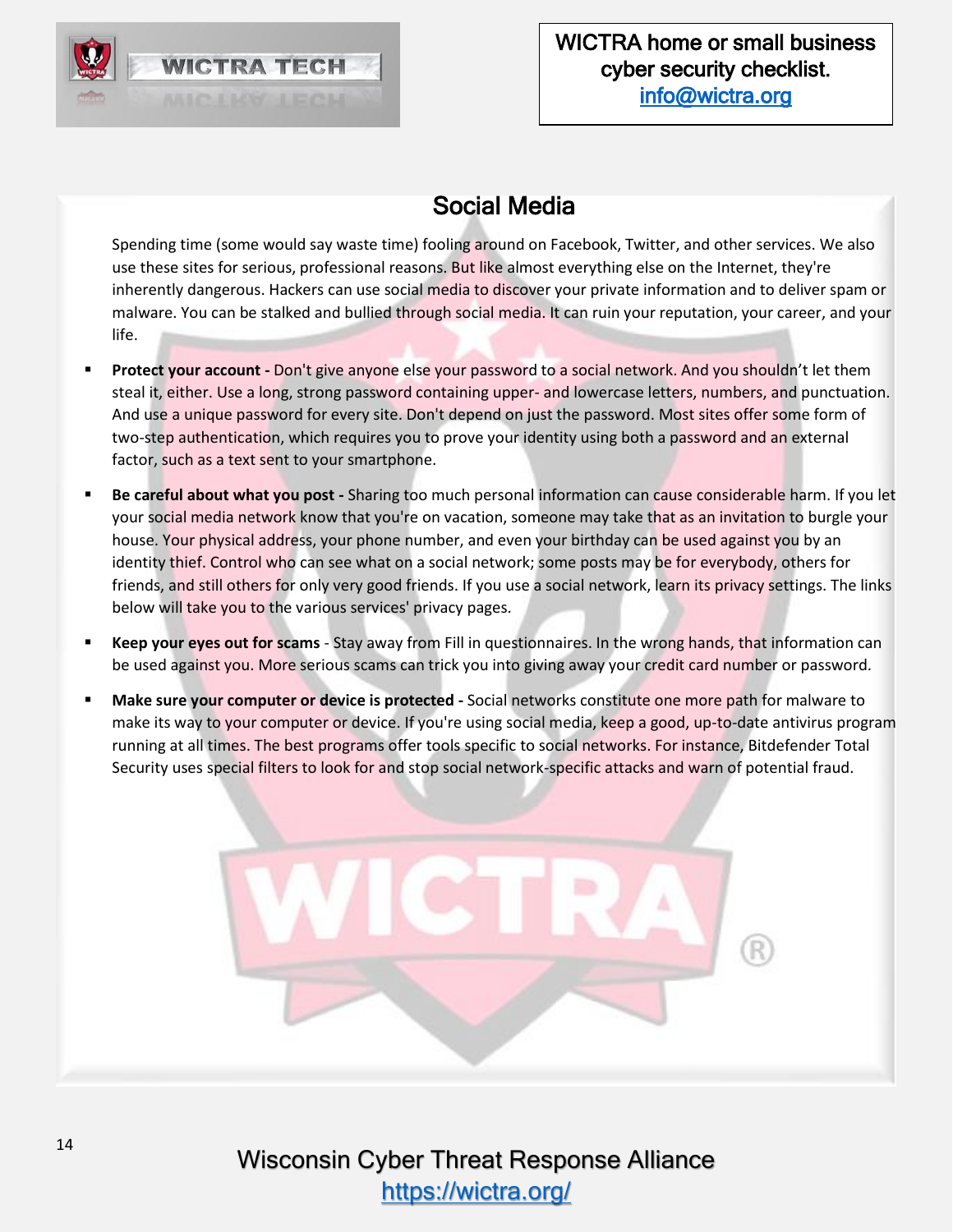

## **Definitions**

- <span id="page-14-0"></span>■ 2FA - Two Factor Authentication (2FA) refers to needing a password and form of authentication to gain access to a system. A user id and password are considered a single form authentication. 2FA requires and additional form such as a text being sent to your phone to confirm your identity.
- **BCC** Blind carbon copy (abbreviated Bcc) allows the sender of a message to conceal the person entered in the Bcc field from the other recipients.
- **End point** An endpoint is a remote computing device that communicates back and forth with a network to which it is connected. Examples of endpoints include: desktop, laptop, tablets, servers and anything that connects to the internet
- **Eirewall A firewall is a network security device that monitors incoming and outgoing network traffic and** decides whether to allow or block specific traffic based on a defined set of security rules.
- **Firmware** Firmware is a software program permanently etched into a hardware device such as a keyboards, hard drive, BIOS, or video cards. It is programmed to give permanent instructions to communicate with other devices and perform functions like basic input/output tasks
- OS Operating System (OS) Android, Microsoft, Linux and Apple are all examples of the OS. The OS controls your computer.
- **Phishing** Phishing is a form of fraud in which an attacker masquerades as a reputable entity or person in email or other forms of communication. Attackers will commonly use phishing emails to distribute malicious links or attachments that can perform a variety of functions. Some will extract login credentials or account information from victims.
- **PII** Personally Identifiable Information; Any representation of information that permits the identity of an individual to whom the information applies to be reasonably inferred by either direct or indirect means. Bottom line, anything that can Identify who you are, where you live, who you bank with or anything else that can Identify you.
- **EXEL ASSED FOR A REASS ASSET ASSET ASSET A** Reason water of that system or **Reast A Reast A Reast A Reast A Reast A** Reast and their system or personal files and demands ransom payment in order to regain access.
- **Spam** SPAM is any kind of unwanted, unsolicited digital communication, often an email, that gets sent out in bulk. Spam is a huge waste of time and resources.
- **Spyware** spyware is simple: it's spying software. Typically running unnoticed in the background while it collects information, or gives remote access to its author.
- **SSID** The easiest way to describe an SSID is to say it is the name given to your WiFi network. SSID = service set identifier.
- VPN A virtual private network, or VPN, is an encrypted connection over the Internet from a device to a network.